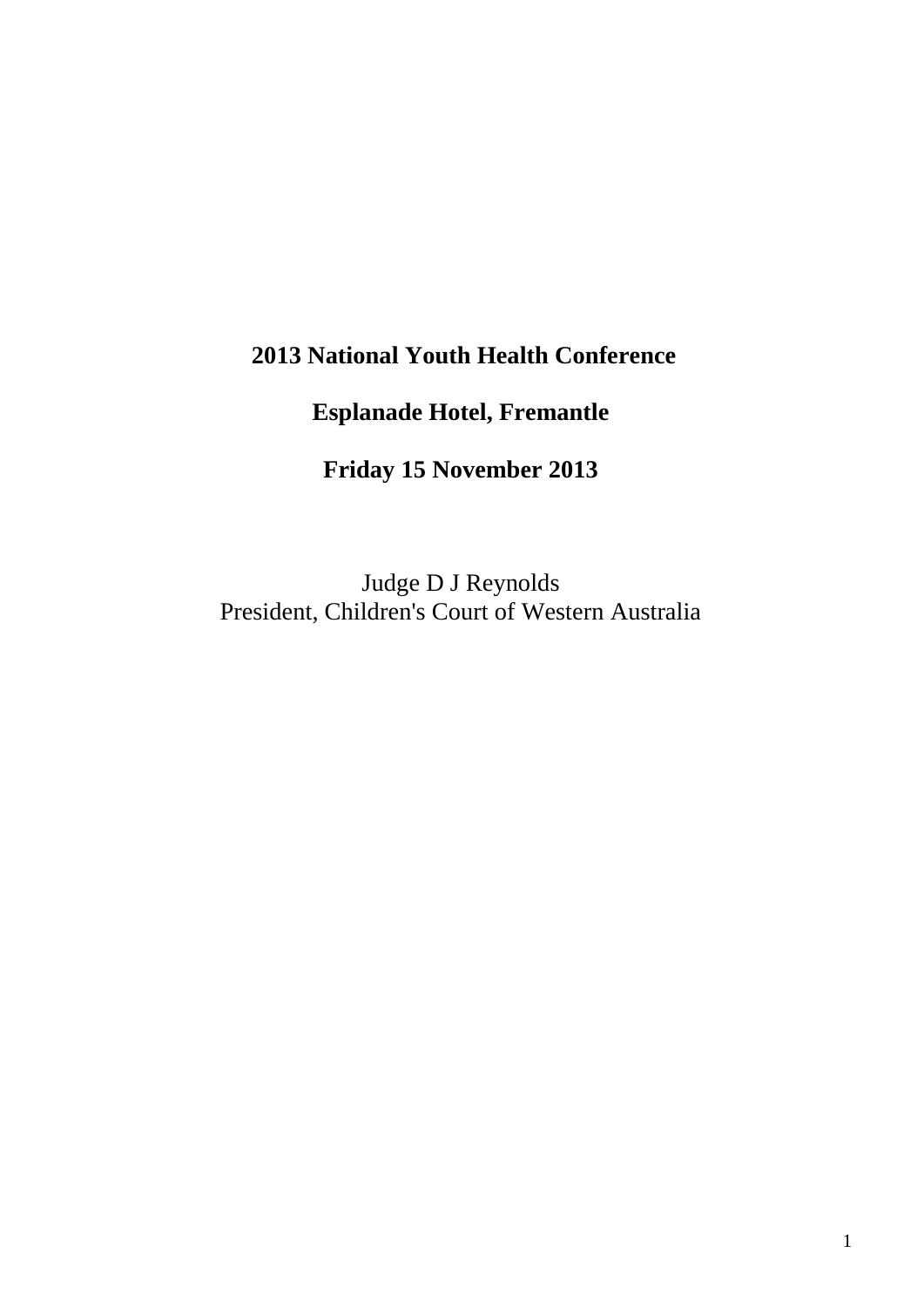#### **MENTAL HEALTH AND YOUTH JUSTICE**

I wish to acknowledge the traditional owners of this land, the Wajdjuk clan of the Noongar people, and pay my respects to their elders past and present.

At the outset of my presentation, I also wish to give due recognition and thanks to all of the health workers who give high level expert care to the children in our community and who give it in such a professional and caring way. In particular, I wish to recognise those who deliver mental health services. My presentation will focus on the mental health of children in the criminal justice system.

I am pleased to say that I think that there is an increasing appreciation within our community, and also within government, of the need to give much greater attention and resources to the mental health of our children. That said, there is of course a long way to go and we must continue to increase our investment in this area. One way of judging how morally strong a community is, is to look at how well it supports its children in being able to hope and reach their full potential.

The Children's Court of Western Australia deals with all charges brought against children for criminal offences, including the most serious offences of personal violence, robberies, burglaries, car stealings and sexual offences to the less serious kinds for which no detention can be imposed such as disorderly conduct and simple traffic offences.

2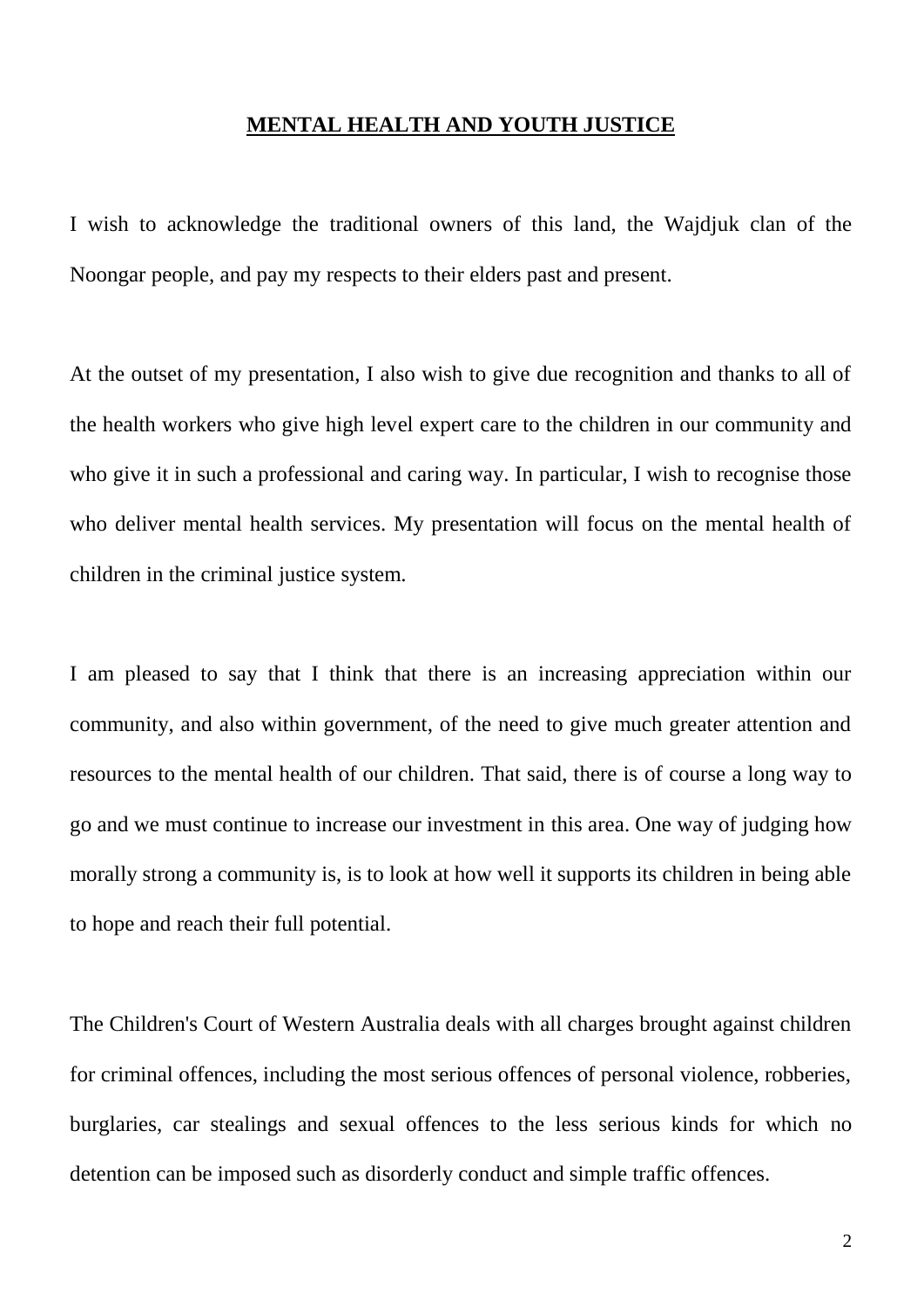Often, children appear before the Court for a multiple number of offences.

The prevalence of mental health problems is greater for people in the justice system than it is in the general population. It is my experience and that of the experienced magistrates of the Court, that many children appearing before the Court are more mentally damaged than ever before. In many cases seriously so and at a very young age.

Based on the contents of pre-sentence reports, most of the children who have appeared before me for serious offences have not had any mental health assessment prior to entering the criminal justice system. In my view, that highlights the need for more to be done on early identification and intervention in relation to mental health.

The commencement age of criminal responsibility in Western Australia, and elsewhere in Australia is 10 years. Given the medical research on brain development, early intervention is the key, and so intervention before 10 years of age is clearly desirable. Even where early assessments are made it may be difficult to distinguish between the existence of a sub-threshold level of a developing illness and behavioural issues.

WA Police statistics show that children less than 10 years of age are committing serious offences, e.g. burglaries. However, no charges can be made in such cases.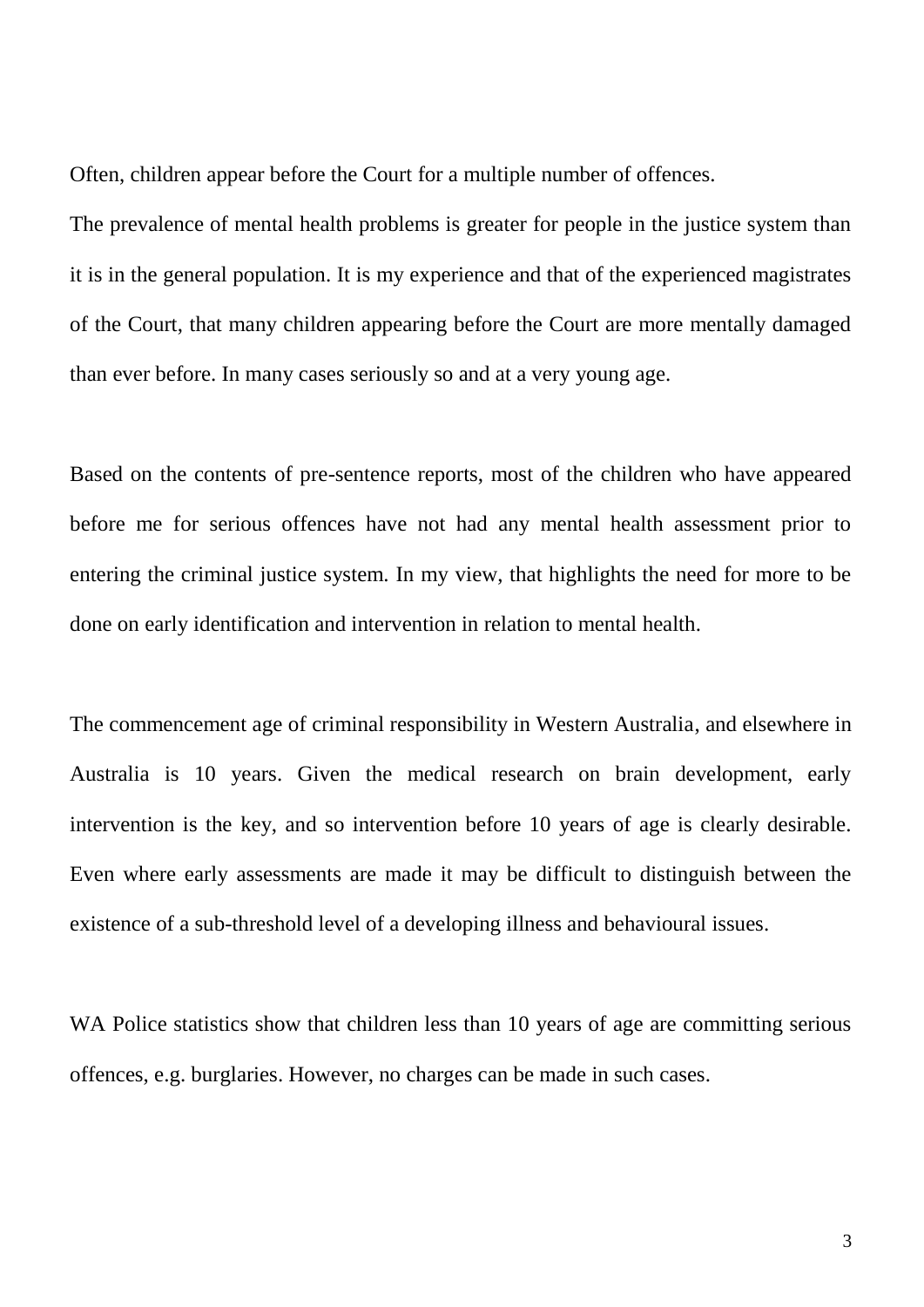Entry into the criminal justice system should not be the catalyst for a first time mental health assessment and intervention. There needs to be a system in place for collaboration of government agencies and community for early identification of potential health problems, both physical and mental health, of children in our community. Absenteeism from school, contact with WA Police, involvement of child protection for the child or siblings, reports of potential abuse by professionals and community members, call outs to WA Police and the existence of violence restraining order applications in relation to domestic violence, are all factors, which if considered collectively, could reliably flag the need for early assessment and intervention.

Many children who enter the criminal justice system make an upward progression from less serious offending to more serious offending. That pattern shows that prevention and diversion requires assessment and intervention when children are charged for the first time. However, that is not always the way. In recent times I have had to deal with children who have come before the Court charged with top end offences, e.g. attempted murder and also burglary involving offences of personal violence and unlawful sexual penetration, and who had no or very little prior record, and who clearly had mental health problems. I mention those last examples to show the need for early identification, assessment and intervention in the community before a Court ever becomes involved.

I now wish to talk about children in detention and mental health.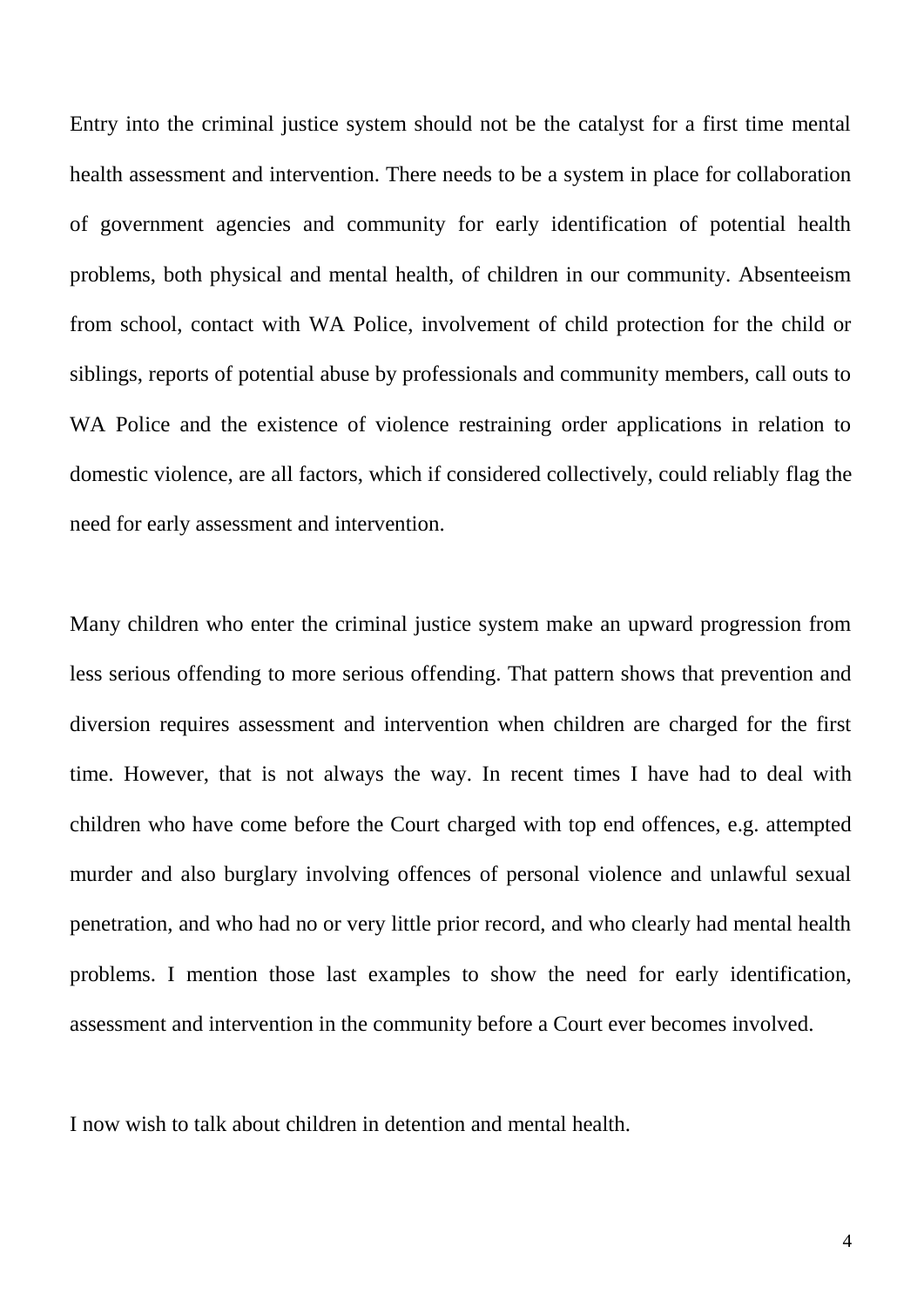Western Australia is geographically very large. However, for many years until October 2012, there were only two detention centres in the State, both located in Perth. One was for children sentenced to detention, namely Banksia Hill Detention Centre (BHDC). The other was for children who were refused bail and remanded in custody before their charges were finally dealt with, namely Rangeview Remand Centre (RRC). In October last year RRC was closed and all of the remand detainees were transferred into BHDC.

On 20 January 2013 a large number of children were involved in a riot at BHDC.

Before I talk about the riot, I wish to mention some comments I made in a case decided in March 2012, about ten months before the riot. It reflects the culture at BHDC at the time and leads into my comments on the riot.

The case concerned a sentenced 17 year old aboriginal detainee at BHDC, who the Department wanted by my order, permission to transfer him to an adult prison because of his poor behaviour in BHDC. When I decided the case I made the following comments:

'…the individual management regime for the respondent was in my view very oppressive and did not seem to contain any program component individually tailored to address his particular behaviours, his psychological needs, and his social development, as I think it should have and as the name of the regime would suggest.

…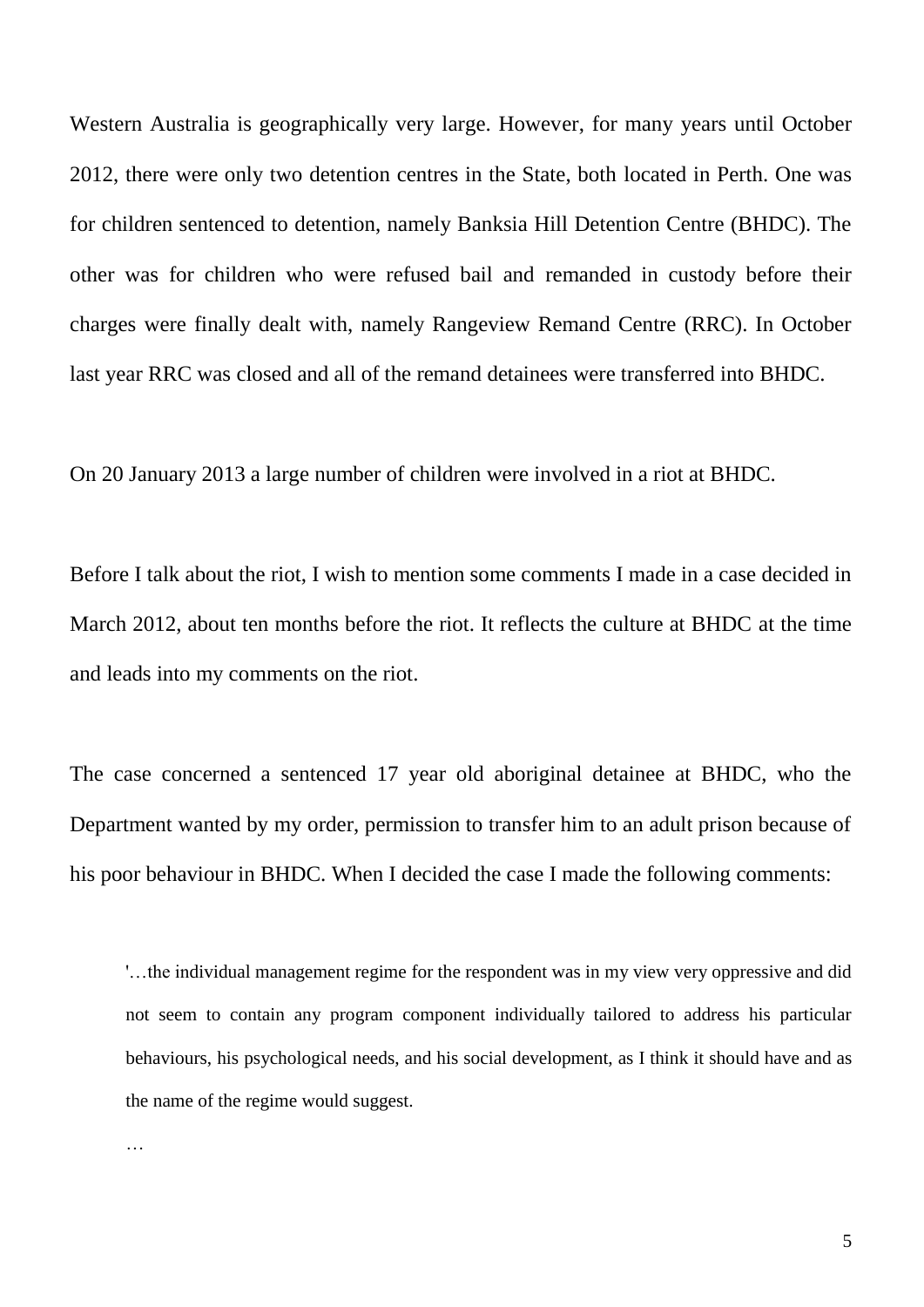The evidence shows that a purpose for removing the respondent from the general population and putting him in a cell alone and with little or nothing for mental stimulation, is to enable him to reflect on his poor behaviour and decide to change or improve it. This approach ignores the professional opinion of Dr [-] that the respondent has demonstrated limited reflective capacity, has a concrete cognitive style, and has poor emotional skills. In my view it also ignores the respondent's background of exposure to neglect, rejection, abuse and violence. As a result of that history, the respondent has no personal experience of positive behaviours that he would need to have in order to meaningfully reflect on his poor behaviour. The oppressive conditions of both the regression management regime and the individual management regime have the real potential to exacerbate already serious existing mental health problems for many young detainees. That is particularly so when the detainee is subjected to such conditions for a lengthy period of time. It seems to me that this has likely happened in the respondents case.

On this point, I think that it is relevant to note the opinion of Ms [-] that the respondent has elevated levels of depressive symptoms and possibly has dysthymic disorder. Some of the respondent's behaviours consistent with that diagnosis include him preferring to sit in the dark, not exercising in the yard when he could do so, and his ongoing disruptive behaviour due to feelings of anger and pervasive irritability.

In my view, the oppressive conditions of the regression management regime and the individual management regime imposed on the respondent at BHDC really amount to psychological punishment. Indeed, the lengthy time of both of them, singularly and in combination, really amounts to psychological subjugation. In my view they seek compliance at too high a cost. When imposed too frequently and over lengthy periods of time they are cruel and inhumane. Further, in a detention setting where positive relationships and trust between detainees and staff are important, they would be counter productive.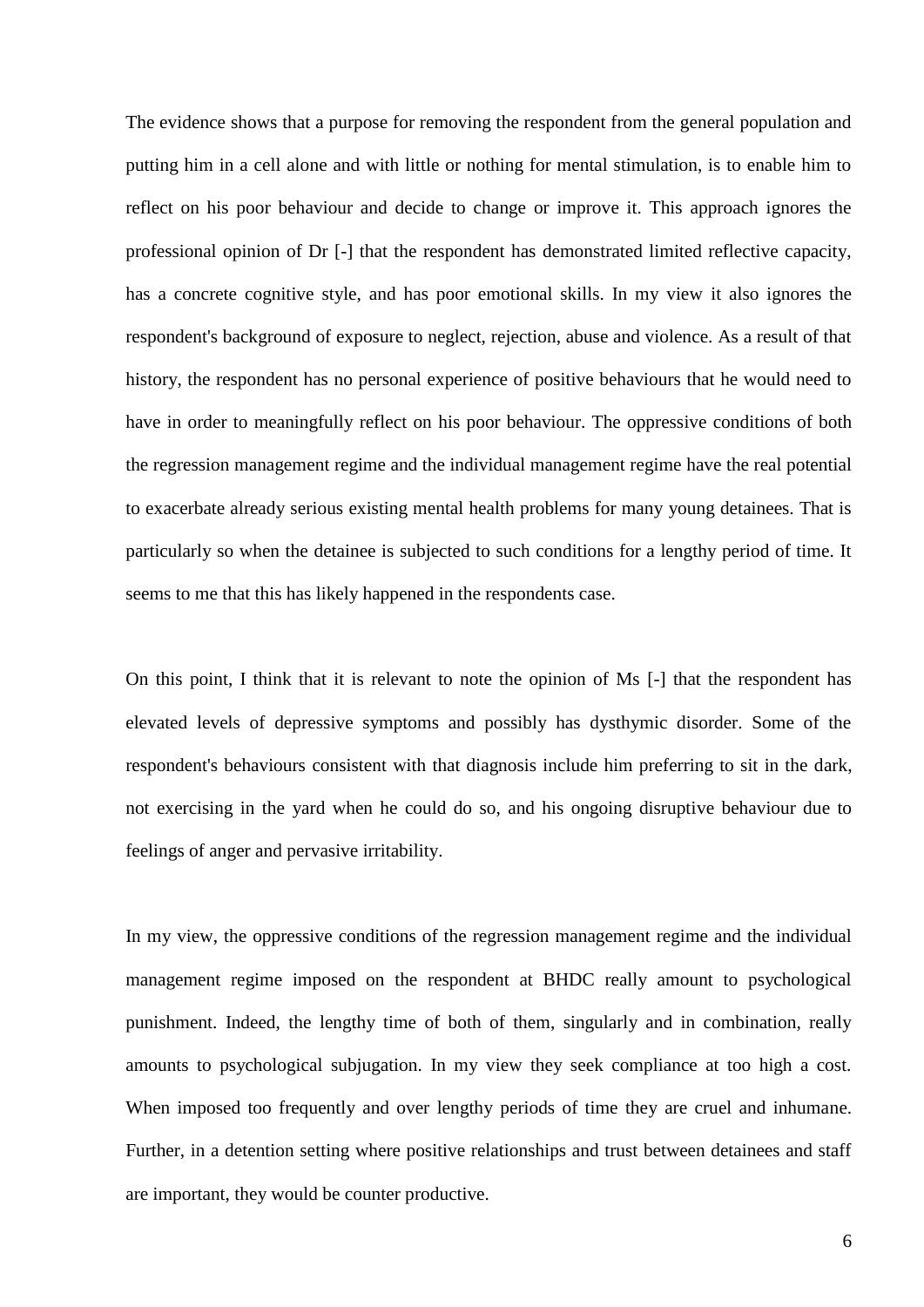Seeking real behavioural change is more than just seeking compliance and creating fear of punishment.

…

Even staff being friendly to the respondent would likely be outweighed by the harshness of the conditions of the regime he was under over such a lengthy period of time.

At the time of the riot on 20 January 2013, there were 219 detainees in BHDC. In the early hours of the morning of 21 January 2013, 73 male detainees were transferred from BHDC to a unit in a nearby adult prison, Hakea Prison.

As undesirable as that move was, it was nevertheless lawful because it was necessitated by such a sudden emergency which put so many cells and a large proportion of BHDC out of operation.

On 7 and 8 February 2013, a total of 89 male detainees were transferred from BHDC to Hakea to join the balance of the 73 who were still in custody at Hakea at the time. Following that further transition, there were 165 detainees at Hakea and 35 detainees at BHDC. About 30 detainees were charged with unlawful damage arising from the riot. No youth custodial officer working at BHDC at the time was threatened or injured in the riot.

A multiple number of factors in combination caused or contributed to the riot. They included, poor planning in the amalgamation of sentenced and remand detainees, long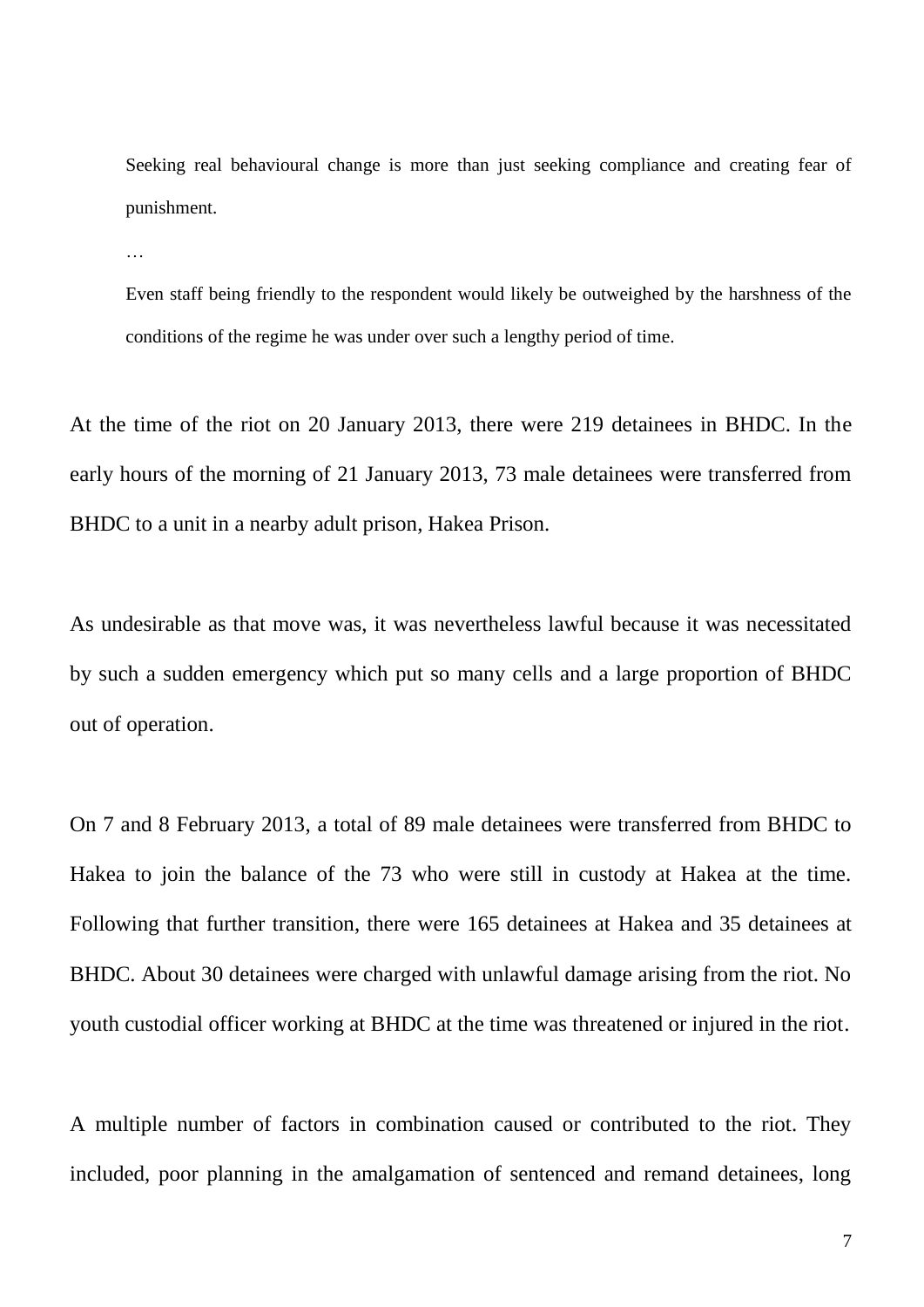term high levels of staff shortages leading to lengthy and frequent lock-downs of children in their cells, a clash of cultures of BHDC staff and RRC staff, no or very few programs, little activity by detainees, harsh and regressive management regimes, no meaningful system of rewards for good behaviour, no air conditioning in cells and it being January in the heat of summer, and no structure for the young detainees to have a voice on their needs and how they were treated.

Following the riot, from 21 January 2013 to 12 February 2013 all of the detainees at BHDC and Hakea were subjected to 23 or 24 hour lock-downs each day. Whether or not a detainee was actually involved in the riot did not matter. Many of the children had mental health problems. One of them that was on remand at the time and who I later sentenced, had a diagnosed bipolar disorder. During this time the detainees had no visits from family or ready access to psychological services. When detainees were moved about both Centres, they were handcuffed. They were subjected to strip searches when moving in and out of the Centres to go to Court, even though they were continuously in custody.

The detainees in Hakea were gradually returned to BHDC in October 2013. On 23 October 2013 the final group of 46 detainees were transferred from Hakea to BHDC. At the end of 23 October 2013 there were 145 detainees at BHDC, comprised of 134 males and 11 females.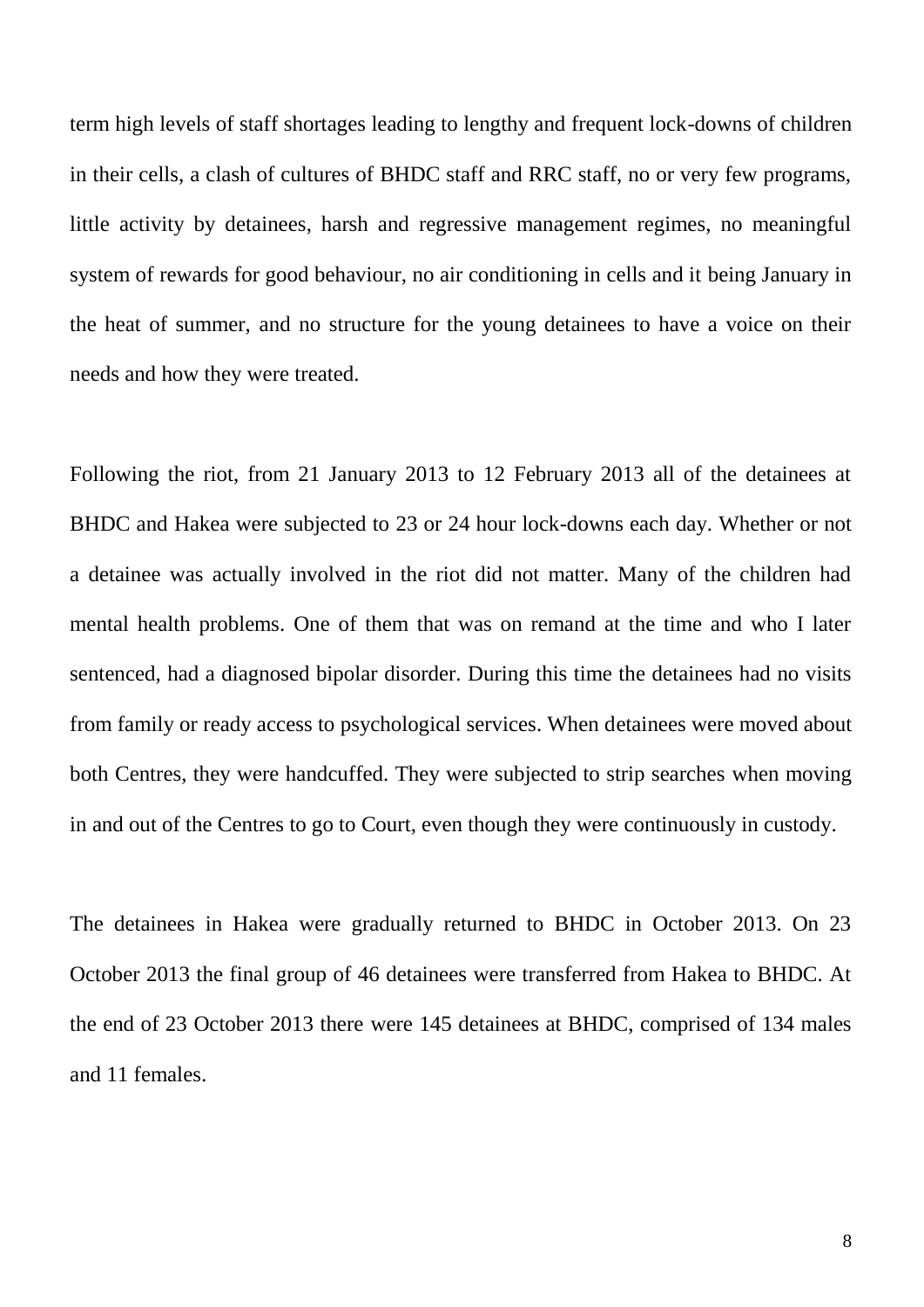The sad conclusion from all of this, is that over a number of years and by January 2013, the culture in BHDC had changed from one characterised by rehabilitation to one characterised by punishment. A sentence of detention, is of itself punishment. Children are not sent to detention to be punished when they are in there. Two purposes of detention are (1) rehabilitation of the young offender by providing programs in a therapeutic environment, and (2) the protection of the community, by removing the young offender from the community for a period of time, and within that time working on the rehabilitation of the child so that he or she is returned into the community rehabilitated or on the path of rehabilitation.

A detention centre with a culture characterised by punishment does not work. It not only fails to protect the community. It actually makes the community more vulnerable by making already damaged and hardened children, harder again and then returning them back into the community further hardened and more aggressive. A detention centre with a culture characterised by punishment not only fails the children, it also fails the community.

Regrettably, a response to the riot was to harden the estate at BHDC. Thick security grills have been bolted into walls to cover windows, tall fences have been constructed around units containing cells, and razor wire has been placed on top of structures to prevent children from climbing on to or over them.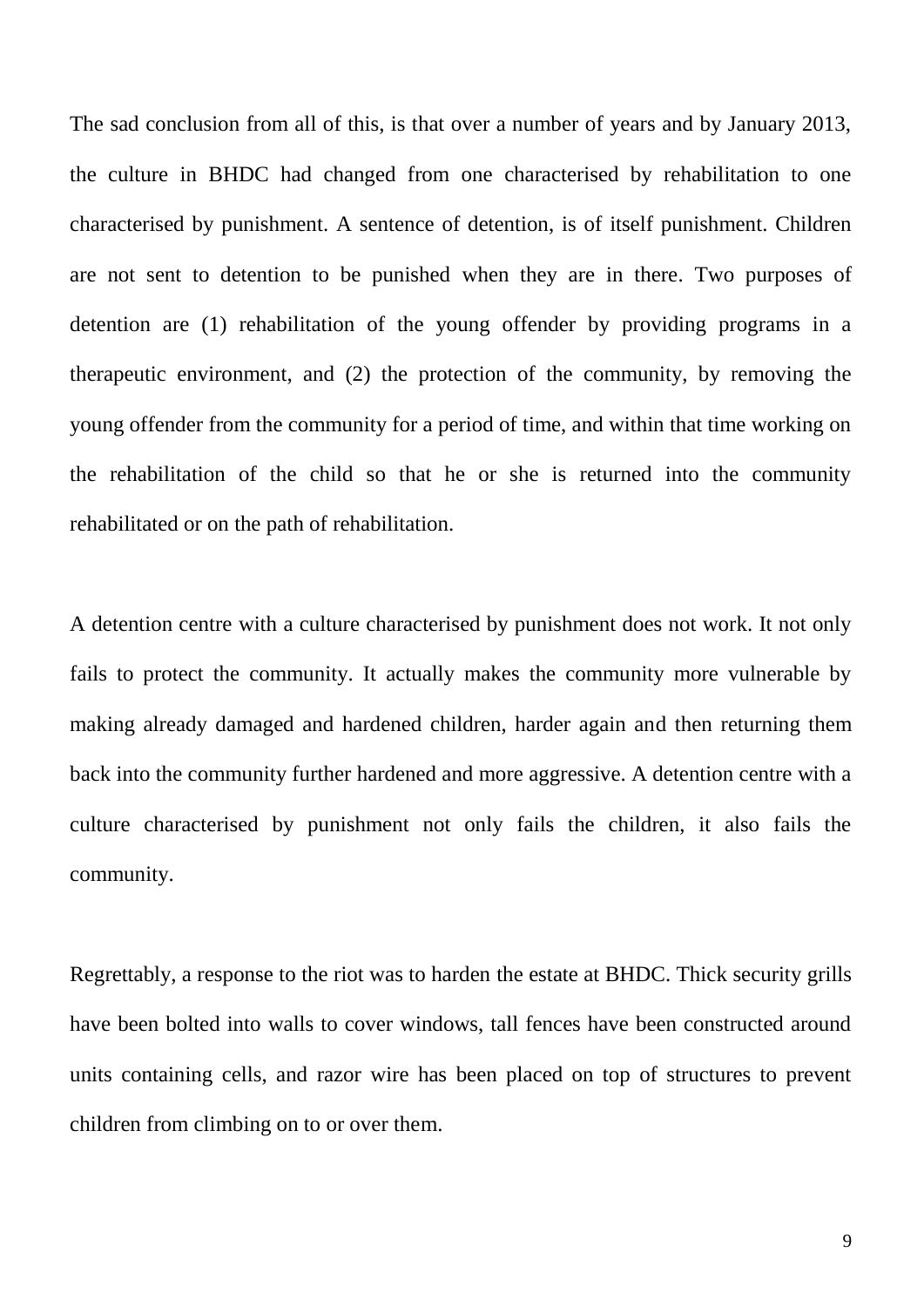While staff must be and must feel safe, the downside to all of this hardening of the estate is that it makes the detention centre look and feel like a prison. It also creates a reasonably based sense of distrust in the minds of the young detainees. That is not a good thing for positive relationships between detainees and detention staff.

In my view, rather than hardening estate in this way and to this extent, it would be better to invest in more staff (which is happening), ongoing staff training including training by psychiatrists and psychologists on mental health and behaviour, the provision of programs, including in particular individualised substance abuse programs, and recreational, vocational and life skills programs. The involvement of staff in the delivery of programs is very important because it helps to build relationships and trust between the staff and the young detainees.

A rehabilitative culture in a therapeutic environment best protects staff rather than a punishment culture within an environment which resembles a prison.

It is now about 10 months since the riot. In recent times I am pleased to say that BHDC and the youth justice division of the Department of Corrective Services (DCS) is moving forwards to develop cultures of rehabilitation in a therapeutic environment in the detention space and prevention and diversion in the community space. I also remain optimistic for the future of youth justice in this State because of the resilience and commitment that I see in the staff of DCS, the professionals it contracts, and also the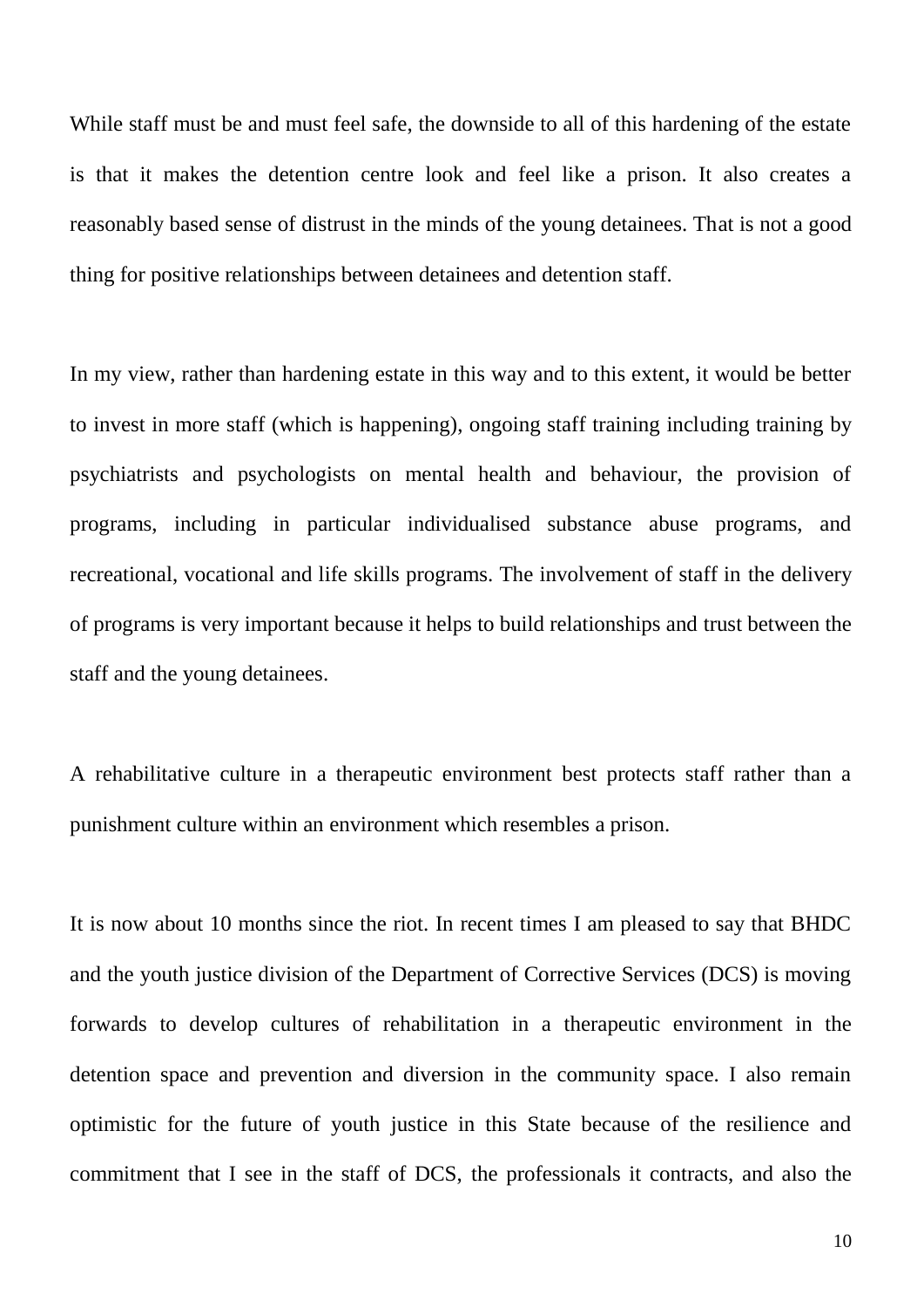innovation and commitment within the not for profit sector. I am also pleased to note WA Police becoming active in the area of prevention and diversion.

As at 13 November 2013 there were 159 detainees in custody at BHDC. This total was made up by 67 detainees on remand and 92 detainees serving a sentence. 118 of the 159 detainees were aboriginal. That equates to about 74 percent.

Having given those statistics, I wish to make a comment on them. The gross overrepresentation of aboriginal children in detention is unacceptable. In my view it is the or one of our greatest social challenges. It occupies most of my out of Court time. That said, in my view the reasons or at least the primary reasons for it do not include any failure by the Court to properly apply statutory and common law legal principles, including in particular that detention is the sentence of last resort and should be for the shortest necessary time. The reasons for it also do not include Court processes.

11 In my view the reasons or at least the primary reasons for such gross overrepresentation are to be found in the family and community environment of the young offender. In the case of young aboriginal offenders some of the underlying causes are historical in nature leading to them being and feeling marginalised and disconnected from the broader community. There is a need for healing. There is a need to help young aboriginal children gain a sense of identity, positive self-esteem, and hope. There is a need to support the empowerment of aboriginal elders and senior aboriginal people. There is a need to include aboriginal people and regard them as the solution. There is a need to support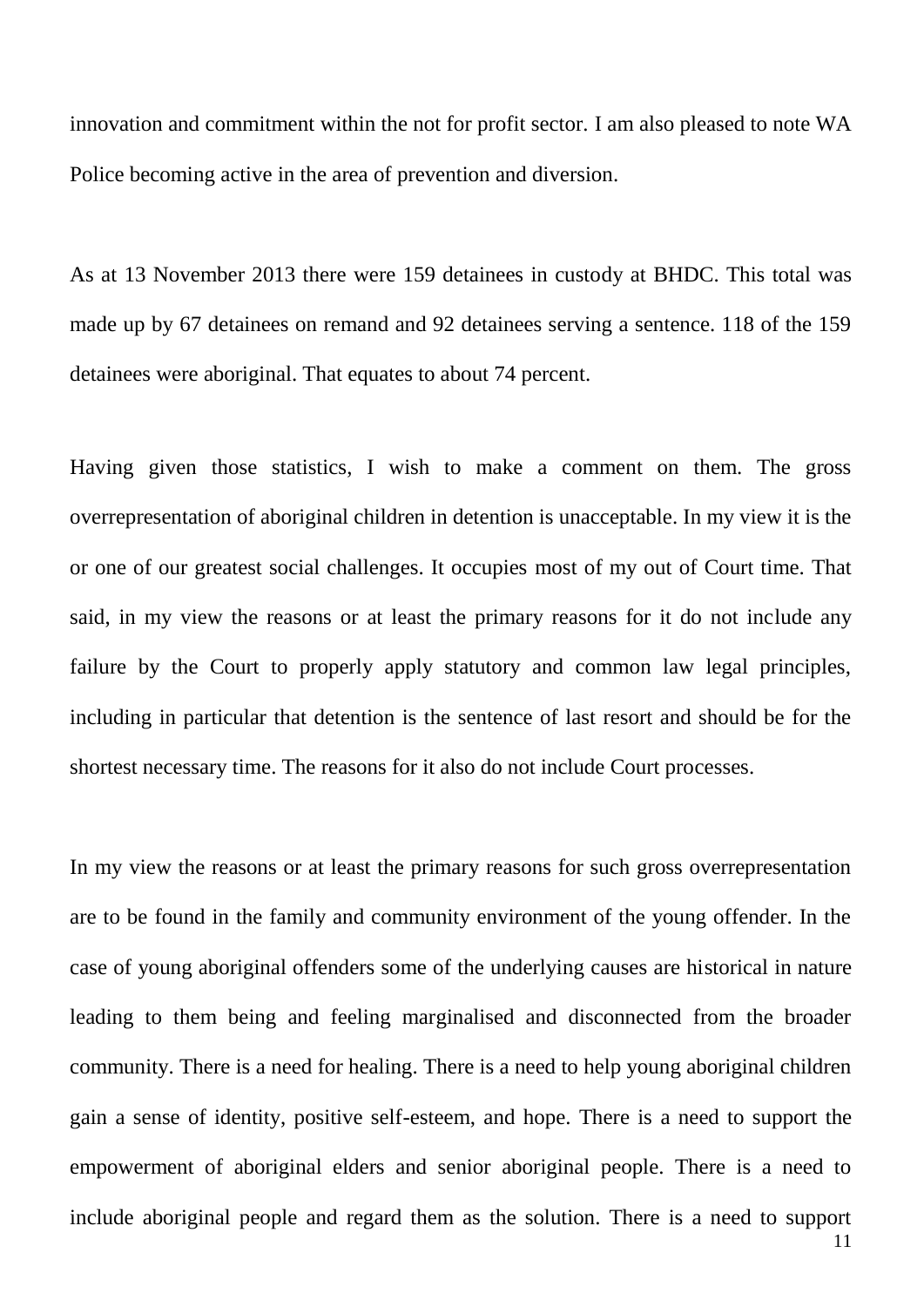aboriginal organisations and aboriginal people in designing and delivering culturally appropriate programs for aboriginal children. There is a need to help aboriginal children to be able to engage in economic participation. While aboriginal children live in two worlds and should have the best of both, we all need to walk together.

These are the things that should be focused on and talked about and actioned. Not so much about the Court and Court processes. Of course, all of these comments on inclusion of aboriginal organisations and aboriginal people apply not just in the detention space, but also importantly in the prevention and diversion space in the community.

As mentioned, many of the children sentenced to detention have serious mental health problems. A lot of them have post traumatic stress disorder. A lot of them also have conduct disorder, i.e. they behave in an antisocial way and have an issue with authority. Some have an induced psychosis as a result of polysubstance drug abuse. Many have learning and language difficulties. Some have organic brain damage. I think that it would be fair to say that many have undiagnosed FASD.

Many children also suffer from depression and anxiety. Contributing factors include socioeconomic factors, environmental factors within family and extended family, including neglect, abuse, unresolved trauma, domestic violence, abandonment and rejection, and unstable or no accommodation. Substance abuse is both a symptom and a cause and can overlay all of those things.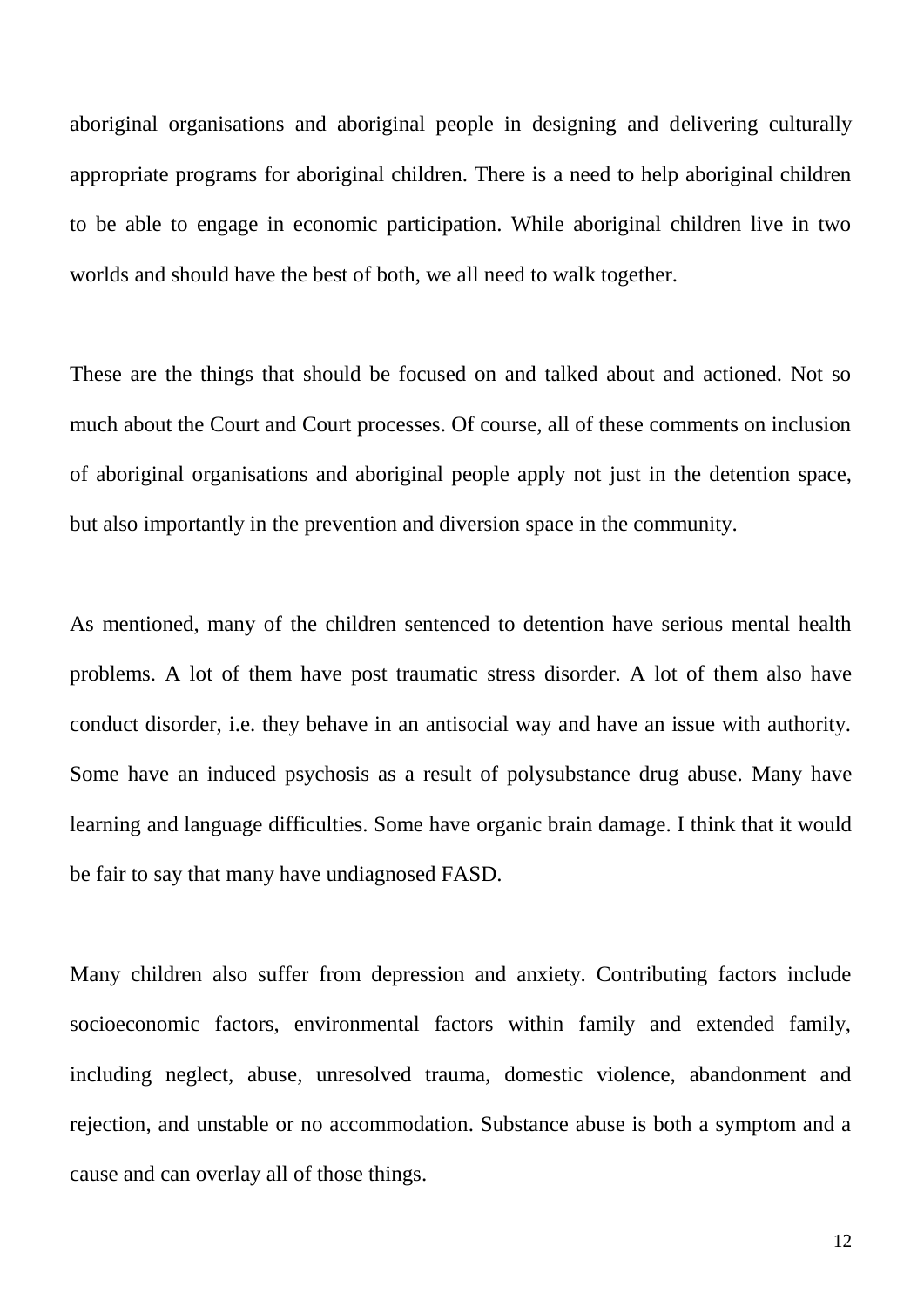You no doubt get the point. Children in detention have complex and high needs. Children in detention need to be treated as individuals. Different children with different problems or a different mix of problems need to be treated differently. One size will not fit all. Being a teenager is difficult enough without having to cope with mental health problems.

About half of the children in detention are there for serious personal violence offences. In their cases, substance abuse contributes to aggression. Unfortunately binge drinking has become a feature of our society. Alcohol remains the most commonly abused substance contributing to most personal violence offences. The aggression can be worse if cannabis and/or methalamphetamine are added to the mix, but alcohol by itself can be bad enough.

At the moment, while we have some substance abuse programs in detention, they are somewhat generic and do not adequately target the particular individual. It is essential to deal with any substance abuse problem in order to clear the way to get at all of the mental health issues that it overlays.

The mental health professionals at BHDC consist of 6.8 full time equivalent psychologists, a mental health nurse and a visiting psychiatrist. I can attest from the reports I read and from my visits to BHDC that they are all highly professional and committed to the care of the children they counsel and treat. While they clearly all work well together, it seems to me that there are some intra and inter Departmental policy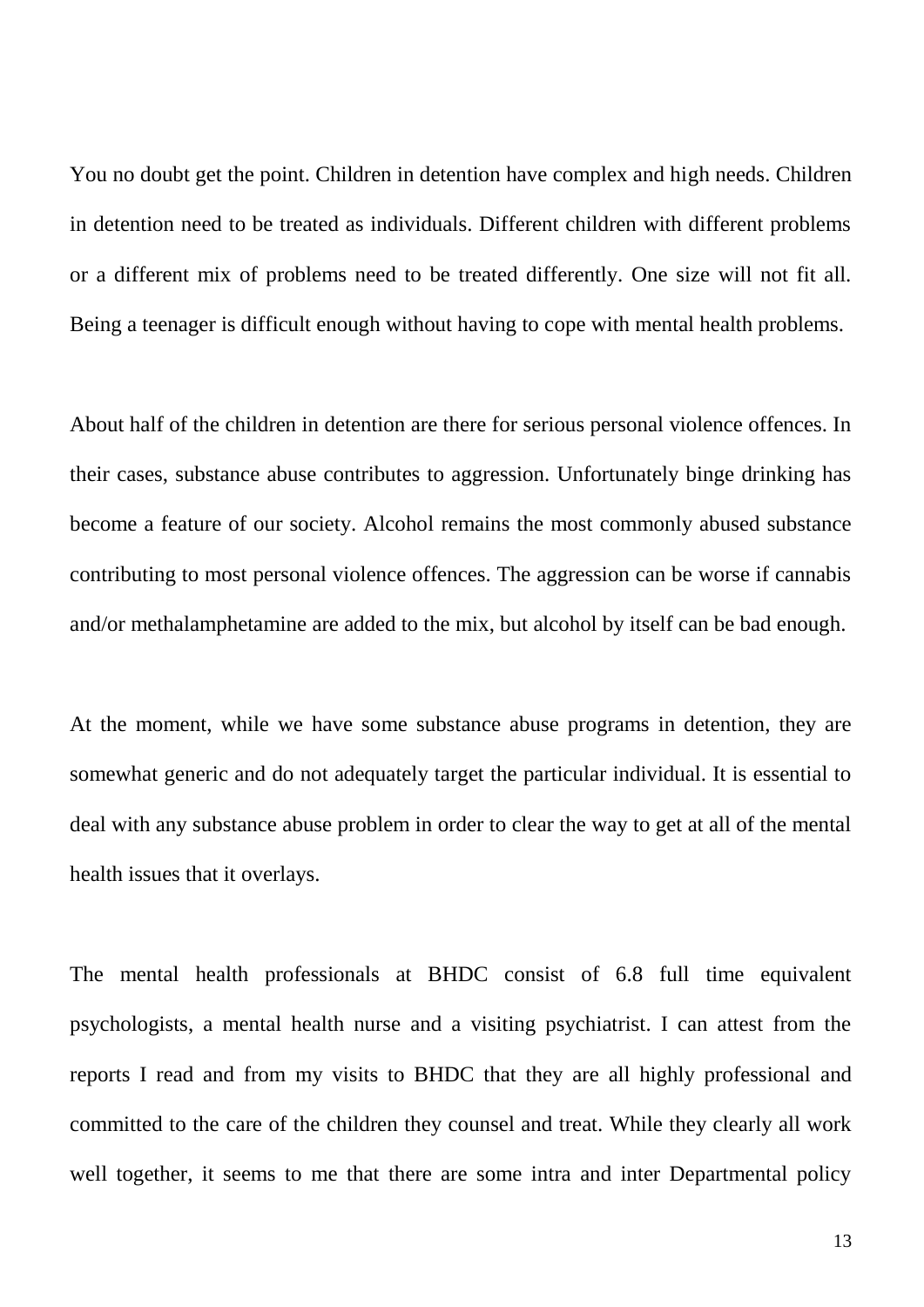positions on information sharing that should be changed for the best interests of the children and the community.

As I understand it, there is a separate health section within DCS, and then there is also DCS separate from the Department of Health. At BHDC, as I understand it, the psychologists on the one hand and the mental health nurse and psychiatrist on the other, need to and do keep separate files, and each does not get to see the information on the file of the other for the same child. This has become an issue with the LINKS program, which is a mental health program which supports the Court and which I will mention later.

Can I make two observations from my position on all of that. First, I would like to see health for children separate from health for adults within DCS. Secondly, in the context of mental health within BHDC, I would like to see a multi-disciplinary team approach with everyone working together under a formal arrangement and with robust information sharing. For example, a psychologist should know whether or not a child that he or she is working with is on any medication, and if so, which medication and what for.

I appreciate the need for confidentiality in the broader scheme of things, but in my view there needs to be a disclaimer or exception in the context of a place like BHDC and youth justice. The basis of the disclaimer would be that where clinicians are trying to manage behaviour for the health and rehabilitation of the child and the safety of the community, then information should be allowed to be freely shared in the attempt to achieve those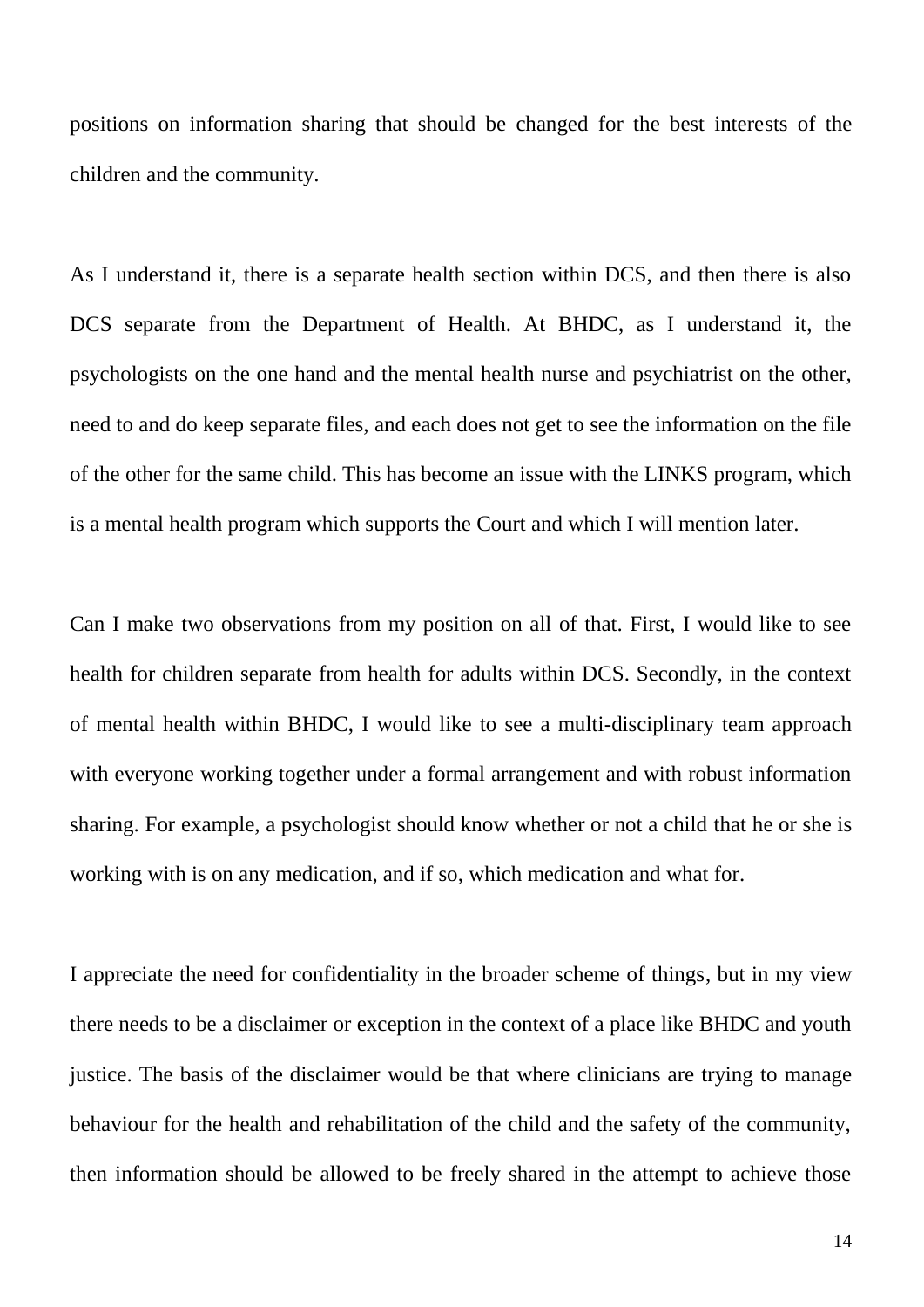objectives. The greater the amount of information available for consideration the greater the quality of decisions. Surely information sharing is better than running the risk of compromising a child's prospects of rehabilitation with a potential consequence that the child may reoffend and end up back in detention.

We do not have a secure facility in Western Australia for the observation and treatment of children with a psychiatric or suspected psychiatric disorder. The Court is very reluctant to send children to an adult facility. In my view a forensic mental health hospital with about a dozen or so beds, the number dependant on expert advice, should be located within BHDC.

In my view, the responses to children and young people who offend, responses in both the detention and the community settings, are too individualistic in nature. Of course we need to work with the individual, but it should be done in combination with family and also community. This applies generally, including in relation to mental health. In combination with that, there needs to be an holistic approach. Otherwise, there would likely be no change in the environmental factors which are causative of the mental health problems, and in turn the offending, in the first place, and the child would likely end up back in detention.

I mentioned earlier, that post riot, children in detention initially had no family visits. In my view family visits are essential. Working with family is essential. We should be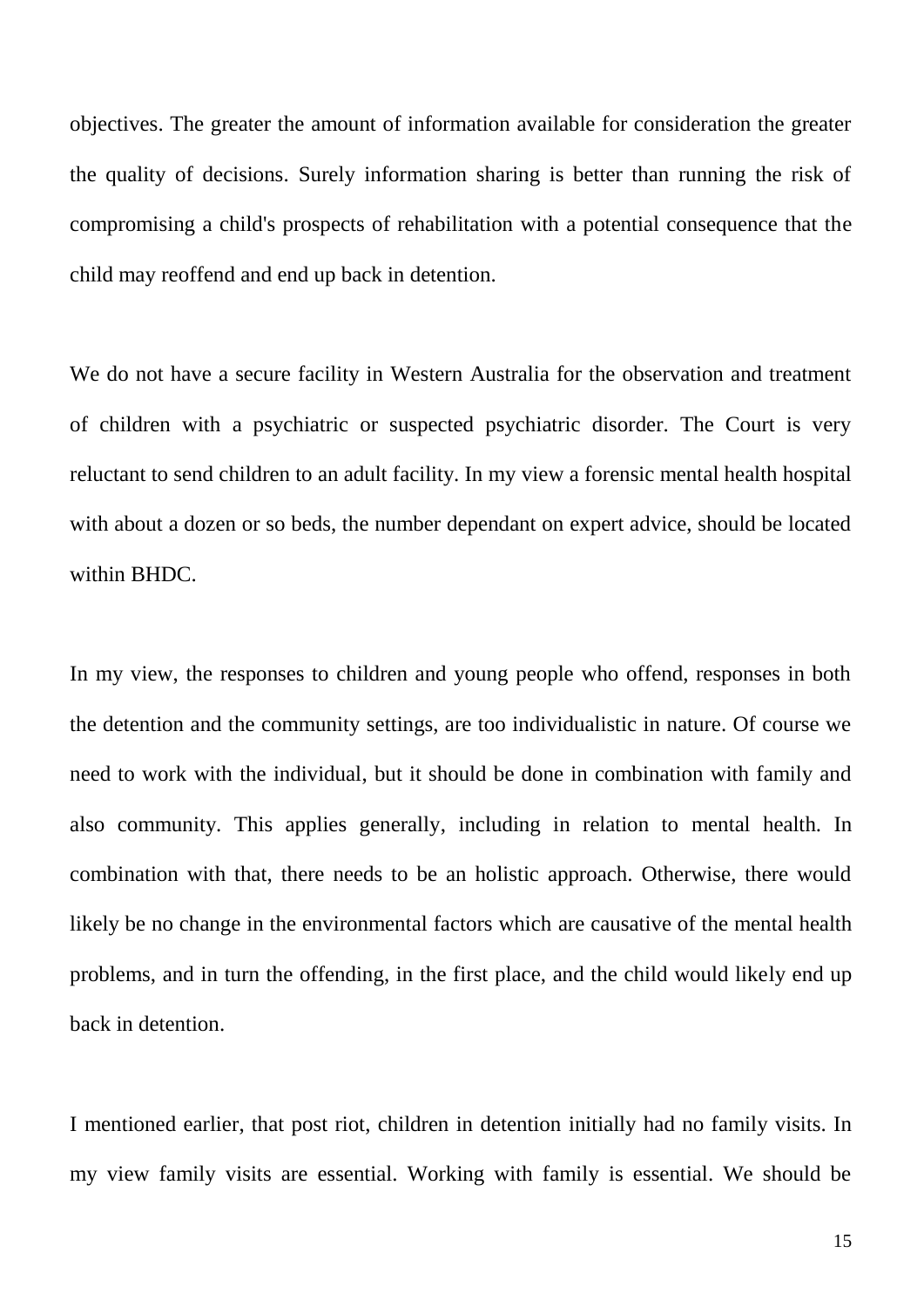assisting family members, and particularly parents and carers, with transport arrangements and as necessary, to visit BHDC and sit down with the child and a psychologist and a caseworker, and together plan and work through a program of therapeutic intervention. It may be necessary to include a child protection worker in some cases. Issues including housing, parental skills, substance abuse, counselling and treatment needs, education, vocational and recreational programs, should all be discussed and actioned. Children and families should be worked with, not worked on.

One of the objectives and principles in the *Young Offenders Act 1994* is to enhance the role of family in the rehabilitation of a young person.

All of this needs to be kept up when the young person returns into the community. That includes support to attend appointments for counselling and treatment for mental health issues. At present the Child and Adolescent Mental Health Service (CAMHS) is over stretched. Waiting lists in some places are 3-8 months. That is unacceptable. CAMHS and other service providers need to be much better resourced. Delays in treatment can result in low level depression or anxiety progressing to a serious disorder. That should not be allowed to happen. It is not in the best interests of the child or the community. Children and families should be linked in with program and service providers in a coordinated and as seamless a way as possible.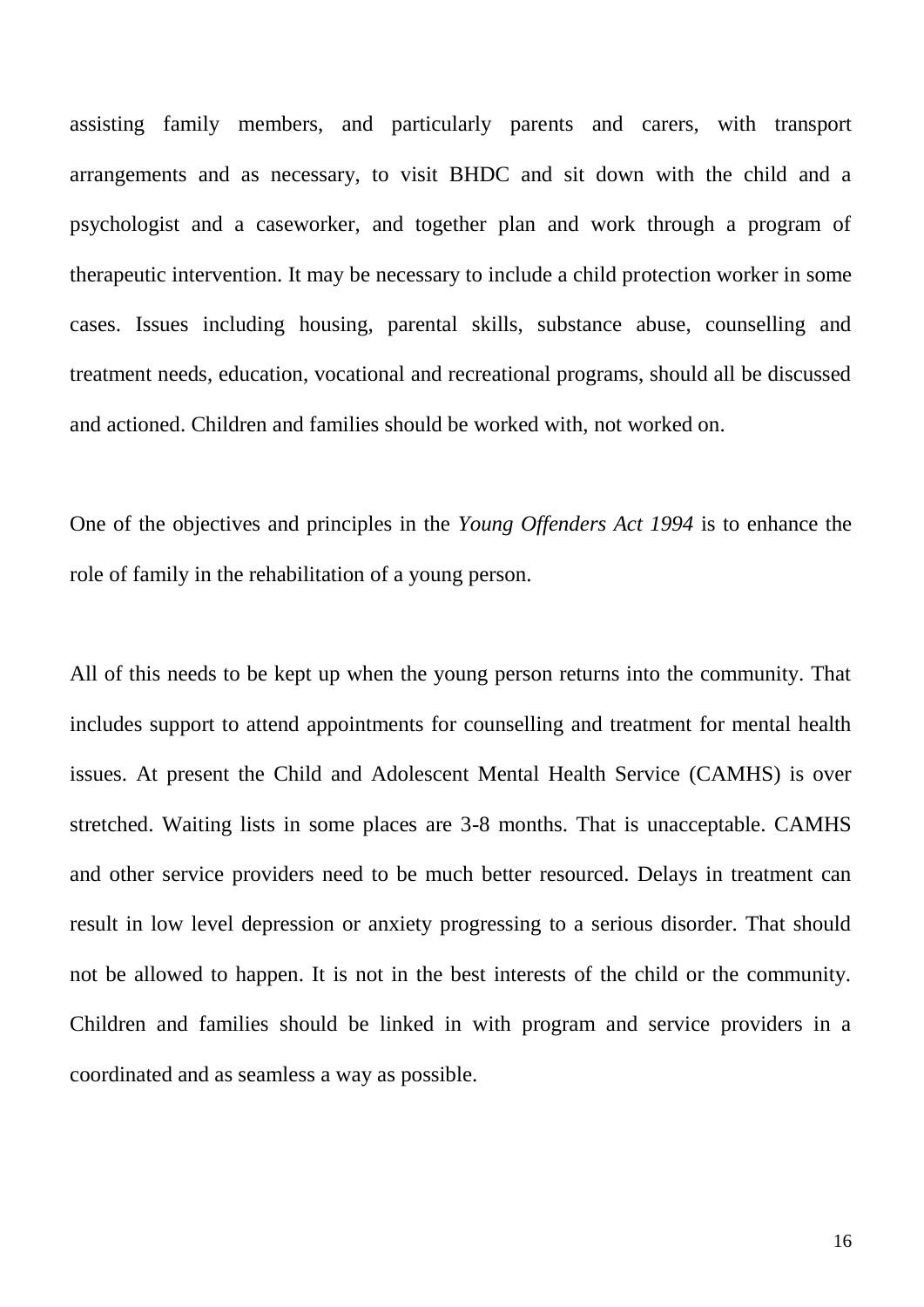In my view we should expand the role of mental health professionals, and particularly psychologists, more into the program space and in the field. That it does not happen, or at least to the extent that I have in mind, is likely a resource issue. As important as reports are, they should be relatively brief and not take up such a large proportion of their time. Mental health professionals have so much to offer in program design, and then if present when programs are delivered, e.g. camps, to observe and advise on behaviours, relationship issues, and any necessary program changes.

Given that rehabilitation of young offenders is very much about behavioural change, it intrigues me that mental health professionals, psychiatrists and psychologists, are not actually involved in senior management decisions in a more direct way. That is particularly so in the detention setting. It seems to me that there is an unhealthy separation between management and psychological services. Psychologists are used too much simply for risk management rather than being actually involved in management decisions, program development, and more therapeutic counselling.

Can I add to all of that, that ideally, the physical infrastructure and regimes within a detention centre should be consistent with and support the therapeutic interventions of the mental health professionals in the Centre. It seems to me that the prospects of children successfully learning how and why to behave in particular ways is far greater in a therapeutic environment rather than a punitive environment. On my assessment, most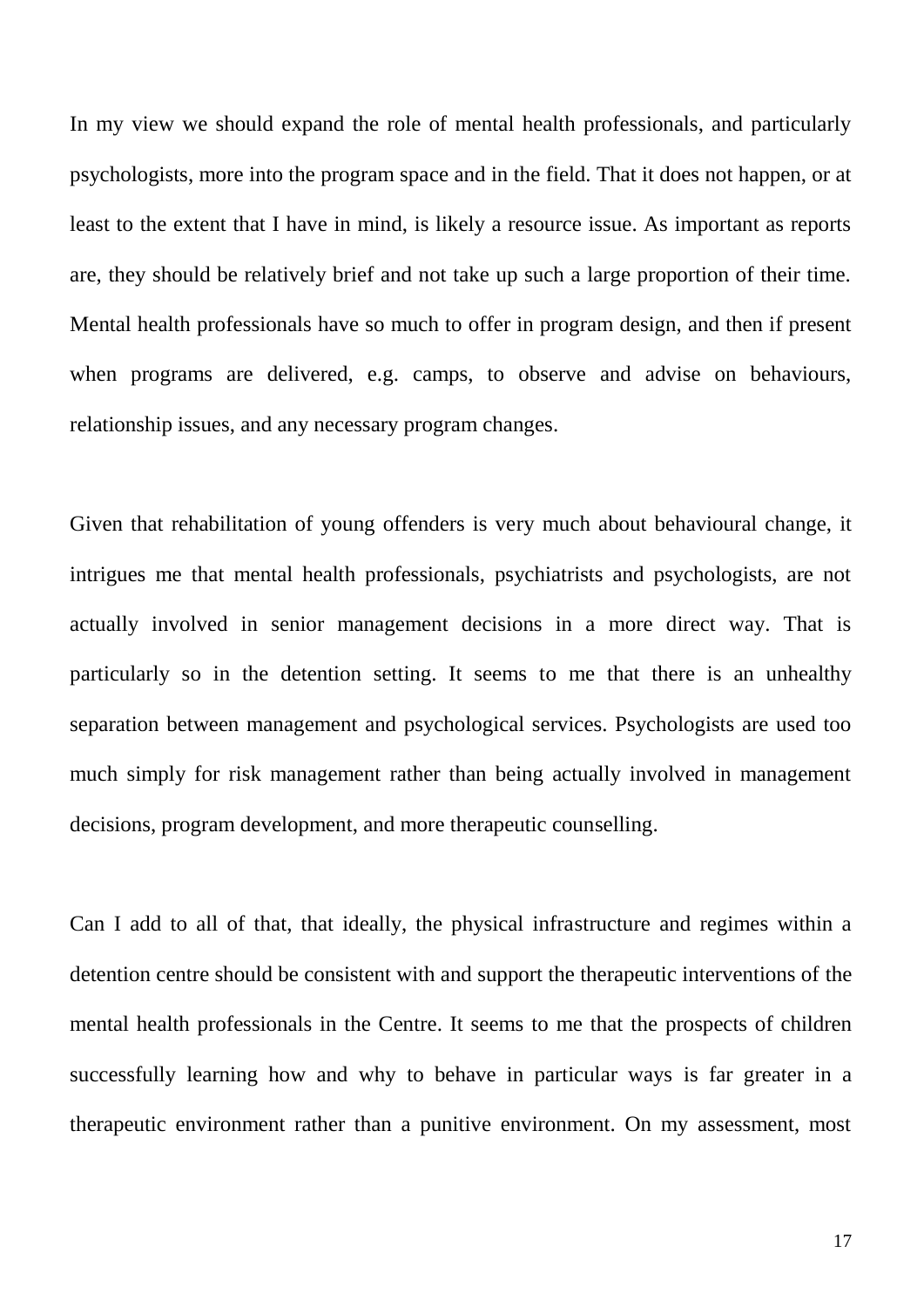children in detention are very resilient and would likely to do well in the right environment with the right supports.

Before ending, I wish to make a few comments about the LINKS program that I referred to earlier. It is a joint initiative in the Children's Court between the Court, the Department of the Attorney General and the Mental Health Commission. The funding has established a specialist mental health service to support the Court.

The overarching aim of the project is to improve and promote the mental health and psychological wellbeing of young people in the Court system through assessments, services, treatment and support for young people and their families.

The objectives for the pilot project are as follows:

- 1. Providing assistance to the Court in the identification and management of young people with a mental health issue(s) who come before the Court on criminal matters.
- 2. Improving coordination and communication between criminal justice agencies and mental health service providers through the development of collaborative partnerships.
- 3. Collating data which indicates the extent of mental health need within the Court.